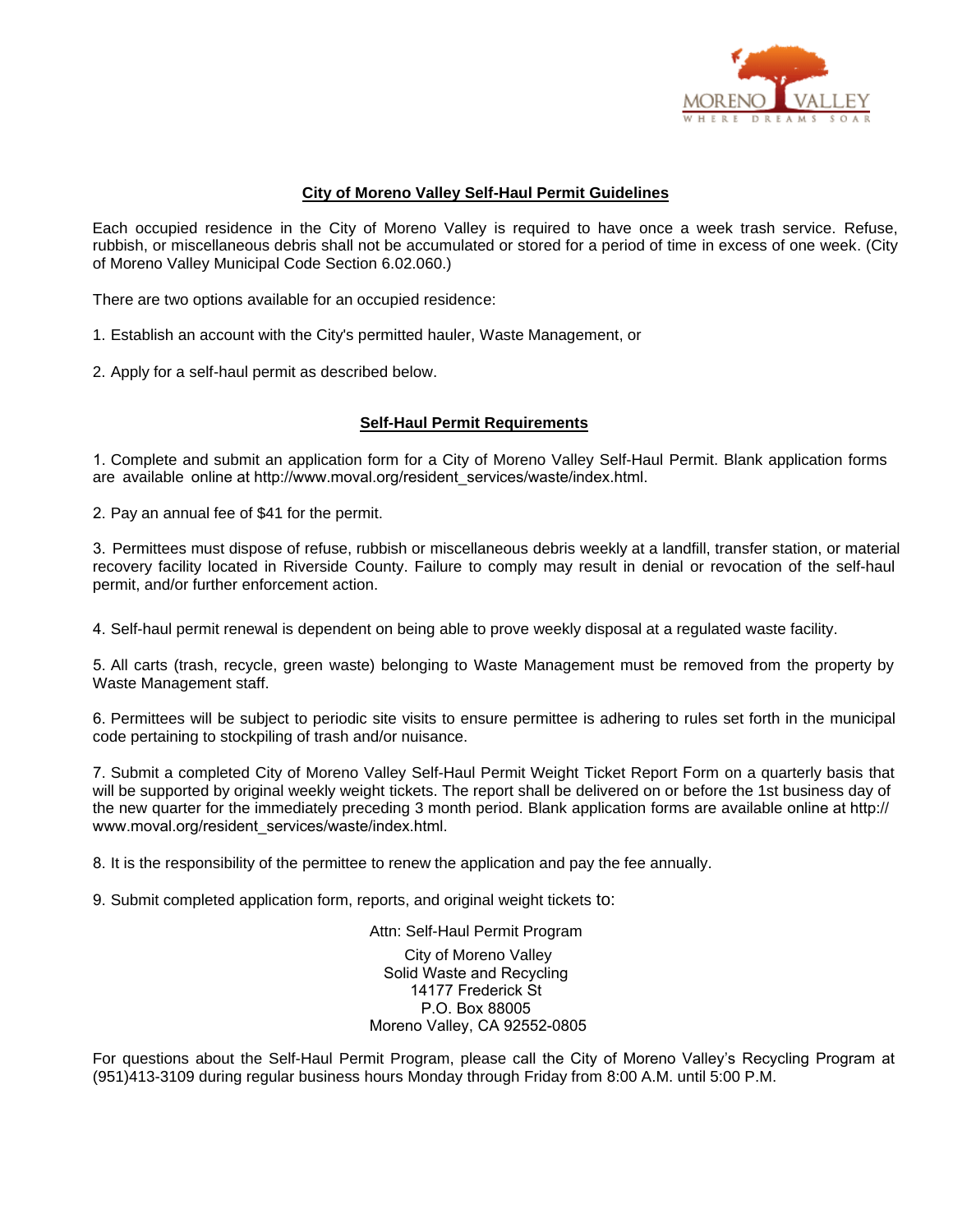# **City of Moreno Valley Self-Haul Permit Application**

Please review the self-haul permit guidelines on the reverse side prior to submitting the permit application. A completed application form and a payment of \$41 for the annual permit fee are required to apply for a self-haul permit. Submit both items to:

# Attn: Self-Haul Permit Program

 City of Moreno Valley Solid Waste and Recycling 14177 Frederick St P.O. Box 88005 Moreno Valley, CA 92552-0805

For questions about the Self-Haul Permit Program, please call the City of Moreno Valley's Recycling Program at (951) 413-3109 during regular business hours Monday through Friday from 8:00 A.M. until 5:00 P.M.

#### **1. Applicant Information:**

| <b>Permit Number</b>                                                                 |                                                                                                                                                                                                                                      |       |          |
|--------------------------------------------------------------------------------------|--------------------------------------------------------------------------------------------------------------------------------------------------------------------------------------------------------------------------------------|-------|----------|
|                                                                                      |                                                                                                                                                                                                                                      |       |          |
|                                                                                      |                                                                                                                                                                                                                                      |       |          |
|                                                                                      |                                                                                                                                                                                                                                      |       |          |
| Select the Description That Applies To You:       am the owner       am the occupant |                                                                                                                                                                                                                                      |       |          |
| 2. Property Owner Information (If different than above):                             |                                                                                                                                                                                                                                      |       |          |
|                                                                                      |                                                                                                                                                                                                                                      |       |          |
|                                                                                      | City <u>and the contract of the contract of the contract of the contract of the contract of the contract of the contract of the contract of the contract of the contract of the contract of the contract of the contract of the </u> | State | Zip Code |
|                                                                                      |                                                                                                                                                                                                                                      |       |          |

## **3. Certification:**

**I hereby attest that the information in this application is true and accurate. I have read and understand the attached requirements and general provisions, and shall comply with all City requirements for transport and disposal of solid waste and for reporting, transport, and recycling of recyclable materials. I understand I am responsible for compliance with Title 6, chapter 6.02 Section 6.02.110 and 6.02.111 of the City of Moreno Valley Municipal Code and that my failure to comply with any portion will invalidate my self-haul permit. I understand that accumulation of refuse, trash and similar waste has been determined to be a public nuisance under the Moreno Valley Municipal Code and is subject to fine.** 

| Applicant's Signature:                                                                                                                                                                                                         | Today's Date:         |            |
|--------------------------------------------------------------------------------------------------------------------------------------------------------------------------------------------------------------------------------|-----------------------|------------|
|                                                                                                                                                                                                                                |                       |            |
|                                                                                                                                                                                                                                | FOR INTERNAL USE ONLY |            |
| Approved by: the contract of the contract of the contract of the contract of the contract of the contract of the contract of the contract of the contract of the contract of the contract of the contract of the contract of t |                       |            |
| Name                                                                                                                                                                                                                           | Date                  | Fee Amount |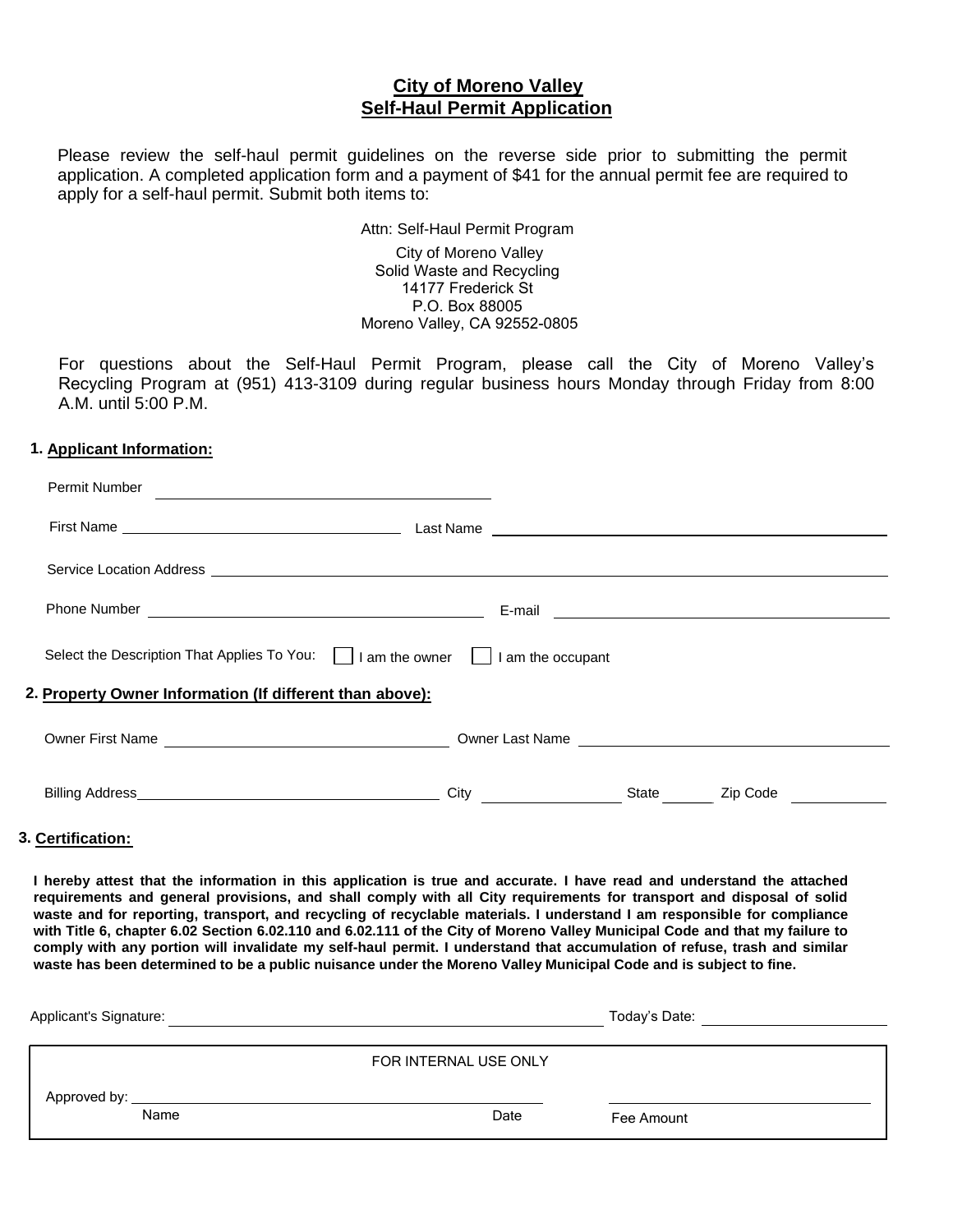# CITY OF MORENO VALLEY SELF-HAUL DESTINATION INFORMATION FORM

Instructions: Check the boxes below to identify all of the facilities where you self-hauled the trash and recyclables you identified on the City of Moreno Valley Self-Haul Permit Weight Ticket Report. Please note that under the self-haul permit, trash disposal must be at a landfill, transfer station, or material recovery facility located in Riverside County. Call the City of Moreno Valley's Recycling Program at (951) 413-3109 for questions about filling out this form.